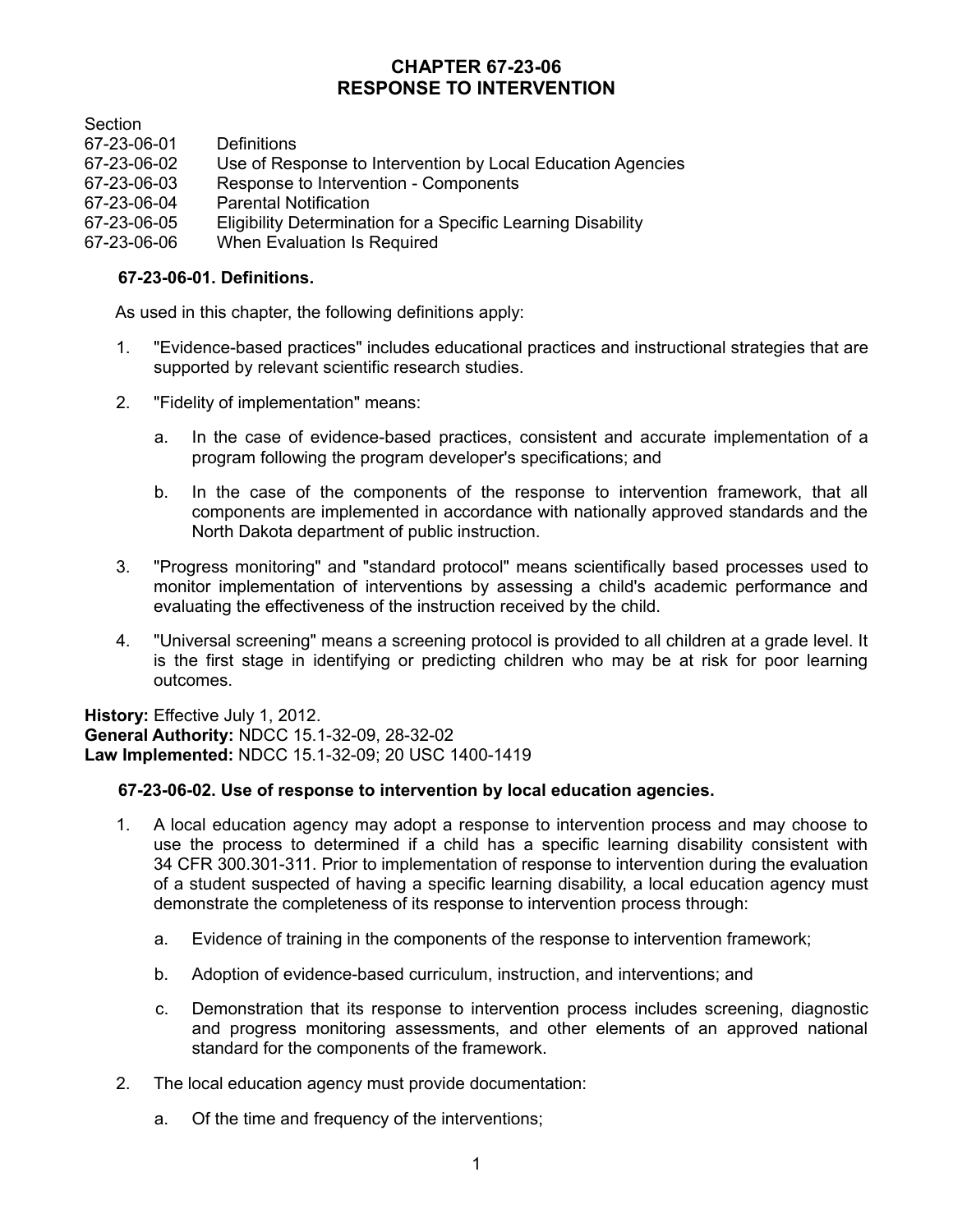- b. That the programs used are evidence-based;
- c. That the programs are implemented with fidelity; and
- d. That the procedures are periodically reviewed and updated based on the evidence collected regarding their effectiveness in improving student achievement.

**History:** Effective July 1, 2012. **General Authority:** NDCC 15.1-32-09, 28-32-02 **Law Implemented:** NDCC 15.1-32-09; 20 USC 1400-1419

### **67-23-06-03. Response to intervention - Components.**

Response to intervention is a schoolwide system designed to meet the needs of students using a tiered framework. Using response to intervention to evaluate for special education eligibility is one component of an overall system implementation process that includes leadership, communication with and involvement of parents, professional development, and fidelity of implementation of the process across all tiers. It is consistent with nationally recognized procedures and includes the following components:

- 1. Screening of all students that will identify students at risk of poor learning outcomes or challenging behaviors;
- 2. A multilevel prevention and intervention framework that is implemented schoolwide and is designed to prevent school failure;
- 3. Progress monitoring that is ongoing, occurs frequently, and is used to quantify rates of improvement and inform instructional practice and development of individualized programs; and
- 4. A data-based decisionmaking process that informs instruction, movement from tier to tier, and identification of children with specific learning disabilities.

**History:** Effective July 1, 2012. **General Authority:** NDCC 15.1-32-09, 28-32-02 **Law Implemented:** NDCC 15.1-32-09; 20 USC 1400-1419

#### **67-23-06-04. Parental notification.**

- 1. At the start of each school year, a local education agency using response to intervention to identify children with specific learning disabilities must provide parents with a description of the school's essential components of response to intervention.
- 2. Each school or district will have a mechanism for updating parents on the progress of their child who is receiving primary, secondary, or tertiary interventions.
- 3. Parents must be involved during the decisionmaking regarding participation of their child in the multilevel prevention and intervention framework.

**History:** Effective July 1, 2012. **General Authority:** NDCC 15.1-32-09, 28-32-02 **Law Implemented:** NDCC 15.1-32-09; 20 USC 1400-1419; 34 CFR 300.311

#### **67-23-06-05. Eligibility determination for a specific learning disability.**

A local education agency determination that a child has a specific learning disability includes the results of supplemental instruction as demonstrated by written documentation describing: